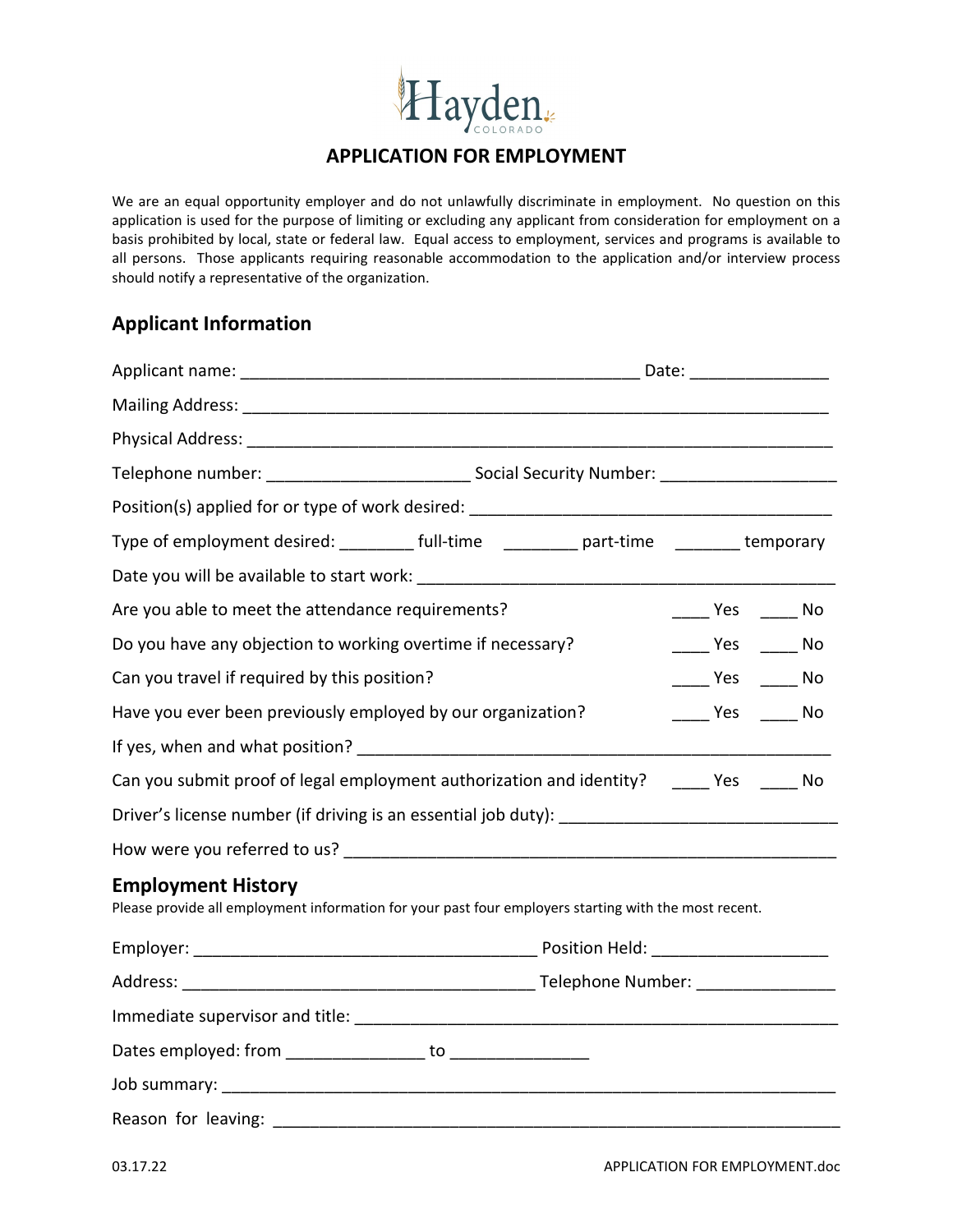## **Employment History** (continued)

## **Other Skills and Qualifications**

Summarize any job-related training, skills, licenses, certificates and/or other qualifications.

## **Educational History**

List school name and location, years completed, course of study and any degrees earned.

| High School: |  |  |
|--------------|--|--|
| College:     |  |  |

\_\_\_\_\_\_\_\_\_\_\_\_\_\_\_\_\_\_\_\_\_\_\_\_\_\_\_\_\_\_\_\_\_\_\_\_\_\_\_\_\_\_\_\_\_\_\_\_\_\_\_\_\_\_\_\_\_\_\_\_\_\_\_\_\_\_\_\_\_\_\_\_\_\_\_\_\_\_

\_\_\_\_\_\_\_\_\_\_\_\_\_\_\_\_\_\_\_\_\_\_\_\_\_\_\_\_\_\_\_\_\_\_\_\_\_\_\_\_\_\_\_\_\_\_\_\_\_\_\_\_\_\_\_\_\_\_\_\_\_\_\_\_\_\_\_\_\_\_\_\_\_\_\_\_\_\_

Technical Training: \_\_\_\_\_\_\_\_\_\_\_\_\_\_\_\_\_\_\_\_\_\_\_\_\_\_\_\_\_\_\_\_\_\_\_\_\_\_\_\_\_\_\_\_\_\_\_\_\_\_\_\_\_\_\_\_\_\_\_\_\_